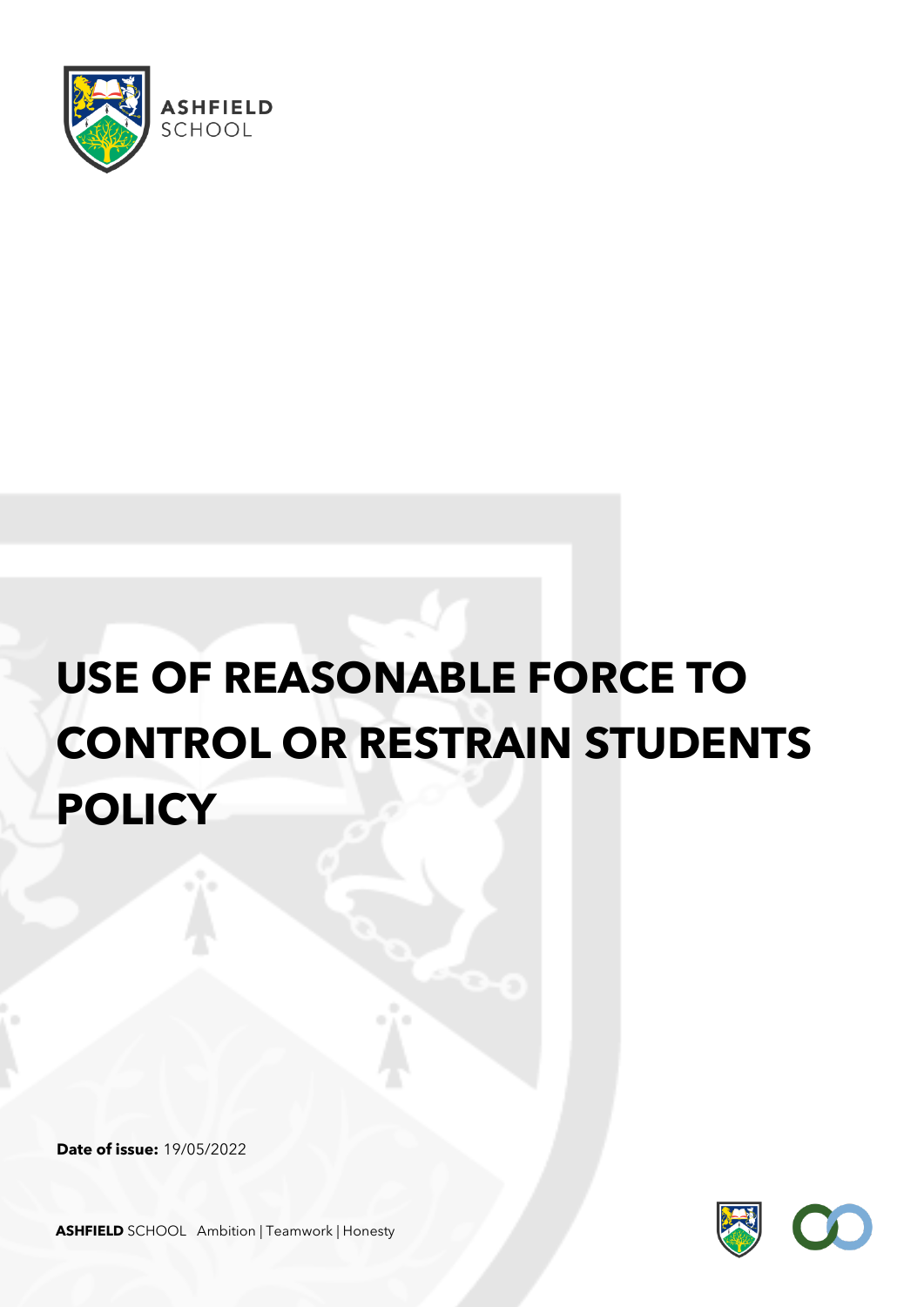The Governing Body of Ashfield School adopted this policy in October 2017

The policy will be reviewed bi-annually by the Curriculum & Student Committee of the governing body.

## **USE OF REASONABLE FORCE TO CONTROL OR RESTRAIN STUDENTS INTRODUCTION**

It is important that we have a policy about the use of reasonable force to control or restrain students. All members of staff who may have to intervene physically with students must clearly understand the options and strategies open to them. This policy clarifies what is acceptable and what is not and will be brought to the attention of the governing body, parents and children through its inclusion in the school brochure and newsletter.

Ashfield School has developed its policy to reflect its statutory duties and pastoral responsibilities. It has referred to the procedures and advice to be followed and drawn upon the guidance from circular No. 10/98 - Section 550A of the Education Act 1996: The Use of Force to Control or Restrain Students.

When referring to this policy it is essential that it is read in conjunction with the school's policy document on Child Protection.

Corporal punishment is in no way authorised through the following policy. School policy and the law forbids a teacher to use any degree of physical contact which is deliberately intended to punish a student, or which is intended to cause pain or injury or humiliation.

#### **1. SECTION 550A**

The Education Act 1997 clarified the position about the use of physical force by teachers, and others authorised by the Headteacher, to control or restrain students. The clarification was made by adding a section (Section 550A) to the Education Act 1996.

This new section came into force on 1st September 1998 and applies to all schools. It restates principles derived from common law and statute that have, in the past, been misunderstood. Where necessary reasonable force can be used to control or restrain students. Physical contact with students may also be appropriate and necessary in other circumstances.

#### **2. POLICY STATEMENT**

Teachers and those authorised by the Headteacher, who have control or charge of children, are allowed to use reasonable force to prevent a child from doing the following:

- committing a crime including behaving in a way that would be an offence if the child were not under the age of criminal responsibility
- causing injury to themselves or others
- causing damage to property including their own
- causing serious disruption, to the extent that good order and discipline could not be maintained.

The policy is only applicable when an authorised person is on the school premises, or has lawful control or charge of the child concerned on an authorised out of school activity.

#### **3. POLICY AND PROCEDURES**

#### **3.1 Type of Incident**

Situations where reasonable force may be necessary or appropriate fall into three broad categories:

- a) Where action is necessary either in self- defence or because there is an imminent risk of injury.
- b) Where there is a developing risk of either injury or significant damage to property.
	- a child attacks a member of staff, or another child
	- children are fighting

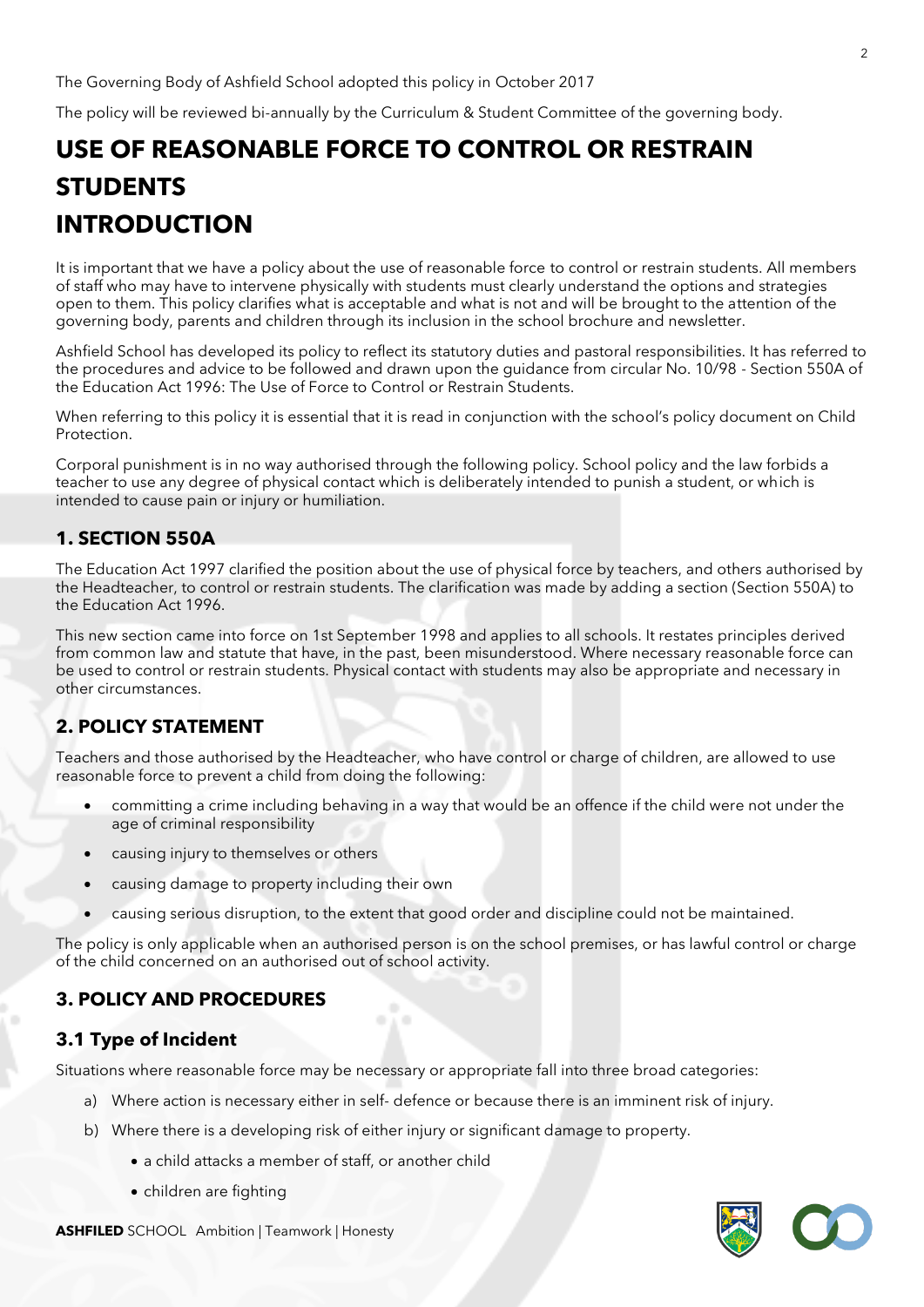- a child is committing or about to commit damage or vandalism to property
- a child is causing or likely to cause injury or damage by accident, rough play, or misuse of dangerous materials or objects
- a child is running in the building in a way which could cause injury to themselves or others
- a child absconds from a class or tries to leave school. Applicable only if a child could be at risk if not kept in class or school.
- c) Where a child is behaving in a way that is compromising good order and discipline.
	- a child persistently refuses to obey an order to leave a classroom
	- a child is behaving in a manner that is seriously disrupting a lesson.

#### **3.2 Reasonable Force**

There is no legal definition of reasonable force. The degree and reasonability of force will depend upon circumstances

Physical force is not justified for:

- trivial misdemeanours
- a situation that can be resolved without force.
- be in proportion to the circumstances of the incident
- always be the minimum needed to achieve the desired result
- take into account the age, understanding and sex of the child

#### **3.3 Practical Considerations**

Before intervening physically a teacher must:

- a) Tell the child who is misbehaving to stop
- b) Tell the child what will happen if he does not stop
- c) Continue to talk with the child throughout the incident
- d) Make clear that physical contact will stop when it ceases to be necessary
- e) Retain a calm and measured approach
- f) Not give the impression of loss of temper or that action is being taken out of anger, frustration or a need to punish the child.

It may be inappropriate for a teacher to intervene in an incident without help unless in an emergency. In such cases the teacher should:

- a) Remove other children who are at risk
- b) Summon help from colleagues
- c) Inform children that help has been sent for
- d) Continue to attempt to defuse the situation orally.

#### **3.4 Application of Force**

Physical intervention can involve:

- coming between children
- blocking a child's path
- holding, pushing or pulling
- leading a child by the hand or arm

**ASHFILED** SCHOOL Ambition | Teamwork | Honesty

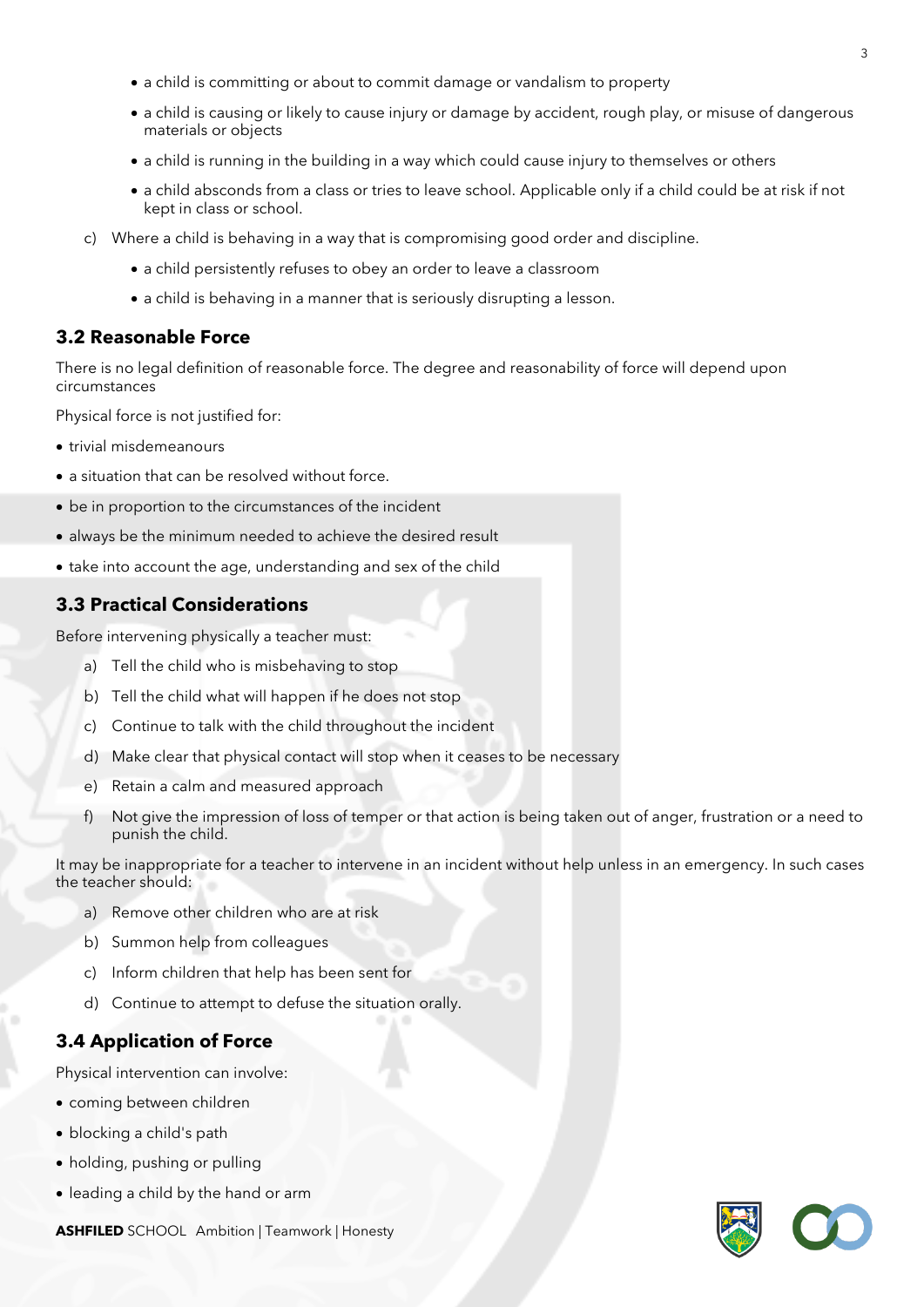- shepherding a child away by placing a hand in the centre of the back
- and in extreme circumstances, using more restrictive holds.

The above could take place in order to prevent a child running off a pavement on to a busy road, or to prevent a child hitting someone, or throwing something.

The power to restrain may be used where the member of staff is lawfully in charge of the pupils, and this includes while on school trips.

On no account can a member of staff act in a way that might cause injury:

- holding a child around the neck, by the collar or way that might restrict breathing
- slapping, punching or kicking a child; twisting or forcing limbs
- tripping up a child
- holding or pulling by the hair or ear
- holding a child face down on the ground.

Prior to using physical intervention consider:

- Can the situation be dealt with using other strategies
- Development of strategies for individual children which can be used to defuse or calm situations
- Whether such action will exacerbate the situation
- The age, needs and level of understanding of the child
- Whether the action is being used as a substitute for good behavioural management.

N.B. Staff should always avoid touching or holding a child in a way that a reasonable person might consider indecent.

The use force will never be used as a punishment – it is always unlawful to use force as a punishment.

#### **3.5 Self Defence**

Everyone has the right to defend themselves against an attack provided they do not use a disproportionate degree of force to do so.

#### **3.6 Authorised staff**

All teachers at a school are allowed to use reasonable force to control or restrain students. This school additionally authorises the following members of staff to control or restrain students when they have control or charge of children:

- Learning and Progress Assistants / Learning Mentors
- Midday supervisors and assistants
- Site manager.
- Voluntary helpers accompanying students on visits.

In respect of voluntary assistants, teaching staff should ensure that they are aware of and properly understand what the authorisation entails.

#### **3.7 Recording incidents**

A detailed, written report of any occasion where force is used is required. See Appendix 1. This will help prevent misunderstanding and would be helpful should there be a complaint. This procedure would not be applicable in a minor or trivial incident.

Immediately following an incident the member of staff concerned should tell the Headteacher or Deputy Headteacher and provide a written report that should include:

• The name of the child or children involved

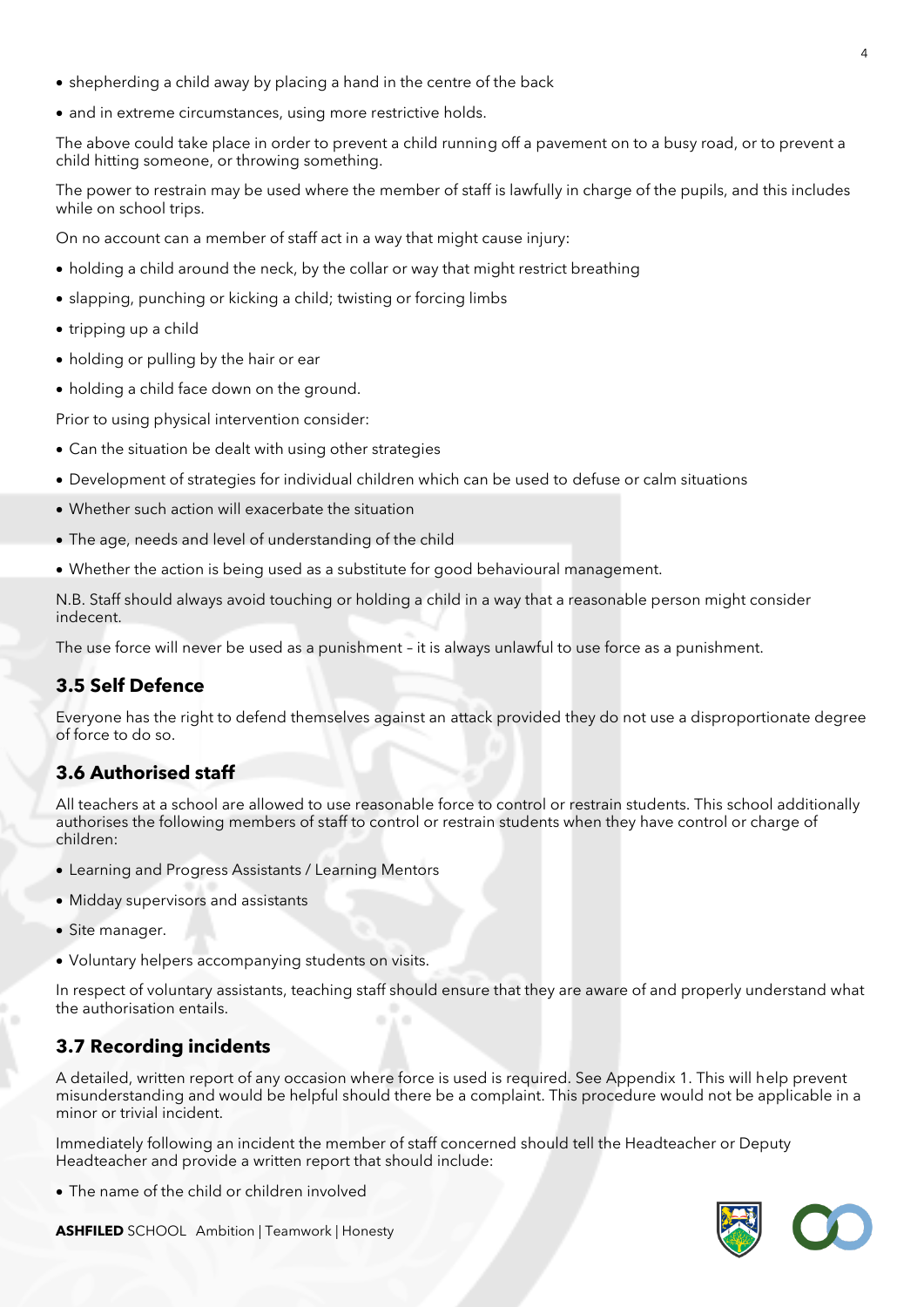- Where the incident took place
- Names of witnesses, staff or children
- How the incident began and progressed. Include details of child's behaviour, what was said, steps taken to defuse or calm the situation, degree of force used and how applied
- Child's response and outcome
- Details of any injuries or damage to property.
- (A form on which to log incidents is included in appendix A)

Staff may consider informing their professional association.

Parents will be informed of any such incident. Wherever possible this will be done orally.

Records are held by the Deputy Head Teacher responsible for Pastoral and reported to Governors on a termly basis.

#### **3.8 Parental Consent**

In accordance with Department for Education schools do not require parental consent to use force on a student.

#### **3.9 Complaints**

Complaints from a parent could lead to an investigation either under the school's disciplinary procedures, by the Police or Social Services under child protection procedures.

Any complaint would take into account the school's policy on restraint and whether it had been followed.

#### **4. PHYSICAL CONTACT WITH CHILDREN IN OTHER CIRCUMSTANCES**

It is unnecessary and unrealistic to suggest that teachers should only touch children in emergencies. Particularly with younger children, touching them is inevitable and can give welcome reassurance to the child. However, teachers must bear in mind that even perfectly innocent actions can sometimes be misconstrued. It is important for teachers to be sensitive to a child's reaction to physical contact and to act appropriately. It is also important not to touch children, however casually, in ways, or on parts of the body, that might be considered indecent.

In extreme cases, which while rare do occur, a teacher might have to physically restrain a child to prevent him or her causing injury to themselves, to others or to property. In such instances no more than the minimum necessary force should be used and the teacher should seek to avoid causing injury to the student. Such an incident must be reported to the designated teacher.

Where a teacher has concerns that their actions may be misconstrued, it is essential that incidents are reported to the Headteacher or the Deputy Headteacher.

#### **General Data Protection Regulation**

All data within this policy will be processed in line with the requirements and protections set out in the General Data Protection Regulation.